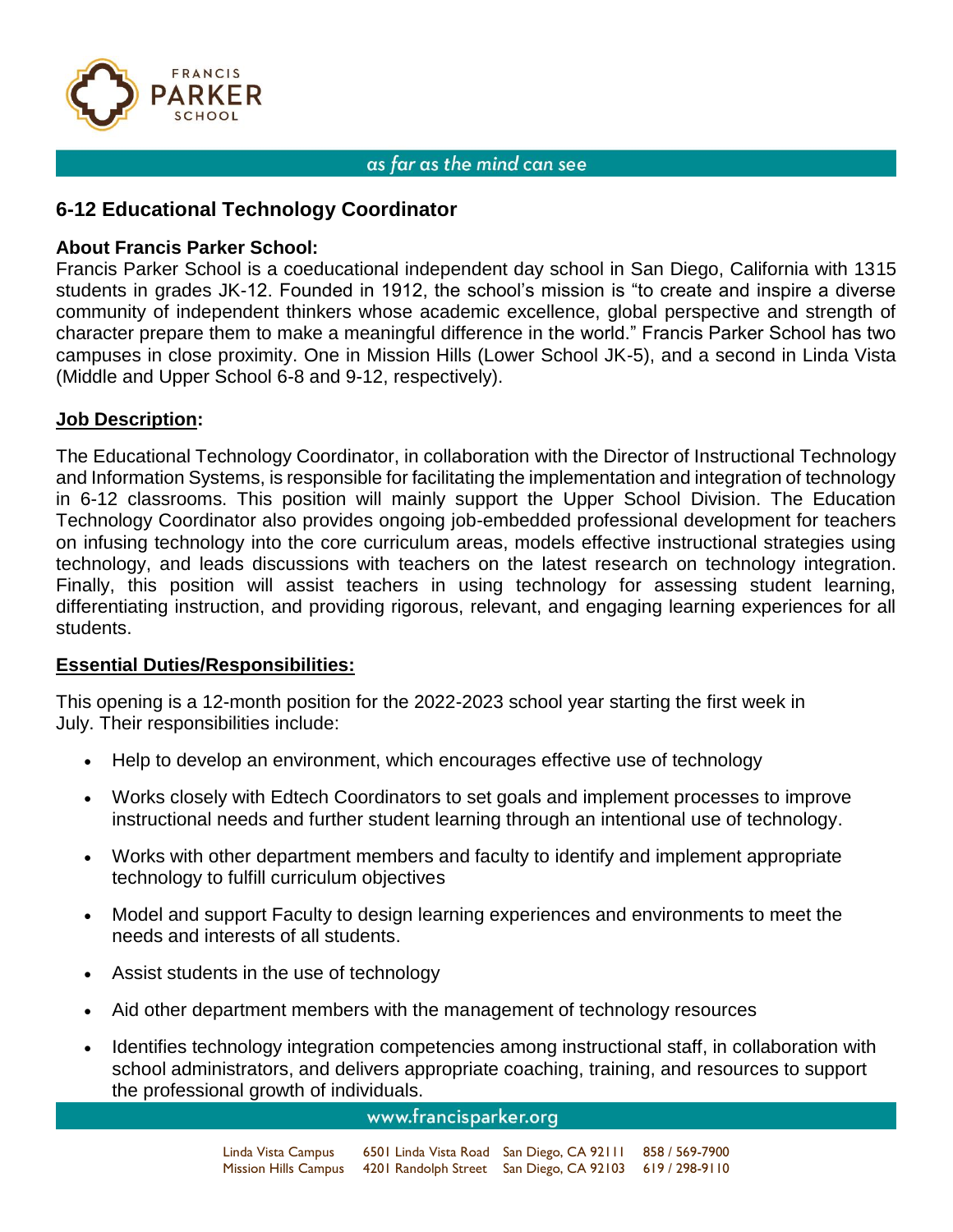

- Create curriculum and tutorials for the use of Technology by faculty and staff.
- Present a professional image as a representative of the School
- Understanding of different learning styles and modalities
- Act a coach to inspire Faculty to use technology to create equitable and ongoing access to high-quality learning.
- Model digital citizenship and support educators and students in recognizing the responsibilities and opportunities inherent in living in a digital world.
- Establish trusting and productive relationships with educators in order to improve instructional practice and learning outcomes
- Perform other duties as assigned
- Actively participate in professional learning networks to enhance coaching practice and keep current with emerging technology and innovations in pedagogy and the learning sciences.
- Partner with educators to identify digital learning content that is culturally relevant, developmentally appropriate and aligned to content standards.
- Collaborate with educators to develop authentic, active learning experiences that foster student agency, deepen content mastery and allow students to demonstrate their competency.
- Design professional learning based on needs assessments and frameworks for working with adults to support their cultural, social-emotional and learning needs.
- Partner with educators, leaders, students and families to foster a culture of respectful online interactions and a healthy balance in their use of technology.
- Empower educators, leaders and students to make informed decisions to protect their personal data and curate the digital profile they intend to reflect.

## **Qualifications:**

- A leader who has taught in the 6-12 classroom for at least five years
- Possess excellent verbal, written, and interpersonal skills
- Demonstrate strong instructional and classroom management skills, ideally developed in a STEAM environment
- Familiar with multi-media production, coding and robotics, and learning management systems
- have a clear understanding of the ISTE Standards for Students, Educators, and Coaches

#### www.francisparker.org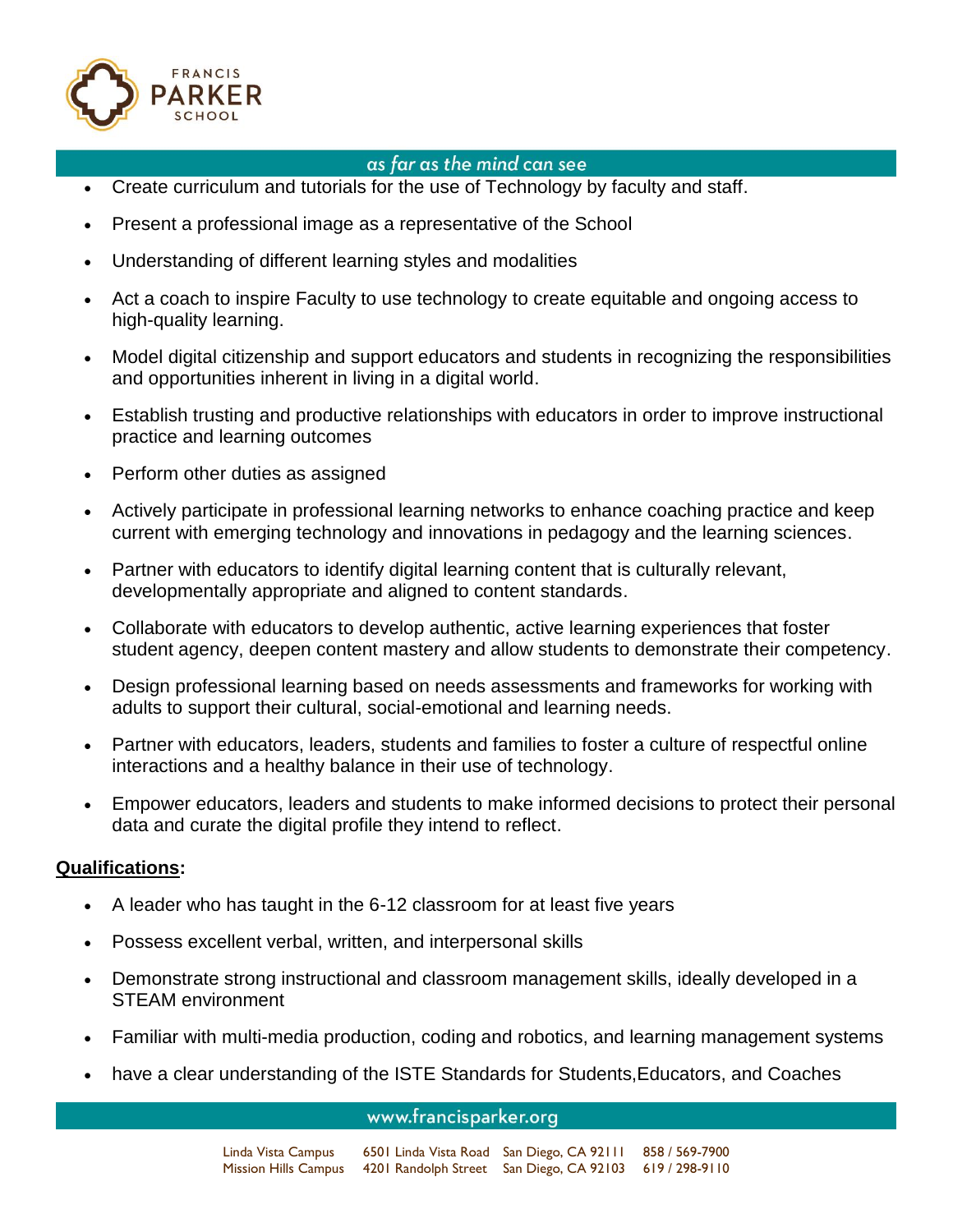

- Familiar with common educational technology software and apps and capable of curating them for effectiveness and grade-level appropriateness
- Have strong working knowledge of MacOS and iPad OS
- Possess advanced knowledge of the Google Workspaces
- Have a clear understanding of the design process and an abiding interest in using it to help students learn new skills, create and innovate, solve problems, and develop increasingly sophisticated projects
- Successful working collaboratively within teams
- Have a strong grasp of Digital Citizenship and the ability to teach it to students
- Direct experience leading professional development programming with educators for at least two years

### **Requirements**

- Ability to multi-task in a fast-paced environment and set priorities within time constraints
- Ability to learn, retain, and implement knowledge quickly
- Ability to maintain regular and predictable attendance
- Ability to exercise good judgment, problem solve and manage multiple projects
- Excellent oral and written communication skills required
- Strong collaboration and communication skills with a variety of stakeholders (staff, faculty, students, parents)
- Extensive walking throughout the campus.

## **Salary and Benefits:**

Francis Parker School is committed to attracting and retaining the highest quality faculty and staff through a substantial compensation plan, including competitive salary, TIAA retirement benefits and full medical/dental coverage. Individual salary is negotiable depending on years of experience and educational background.

## **Non-Discrimination:**

Francis Parker School values diversity and seeks talented students, faculty, and staff from different backgrounds. All employment decisions are made without regard to unlawful considerations of race,

## www.francisparker.org